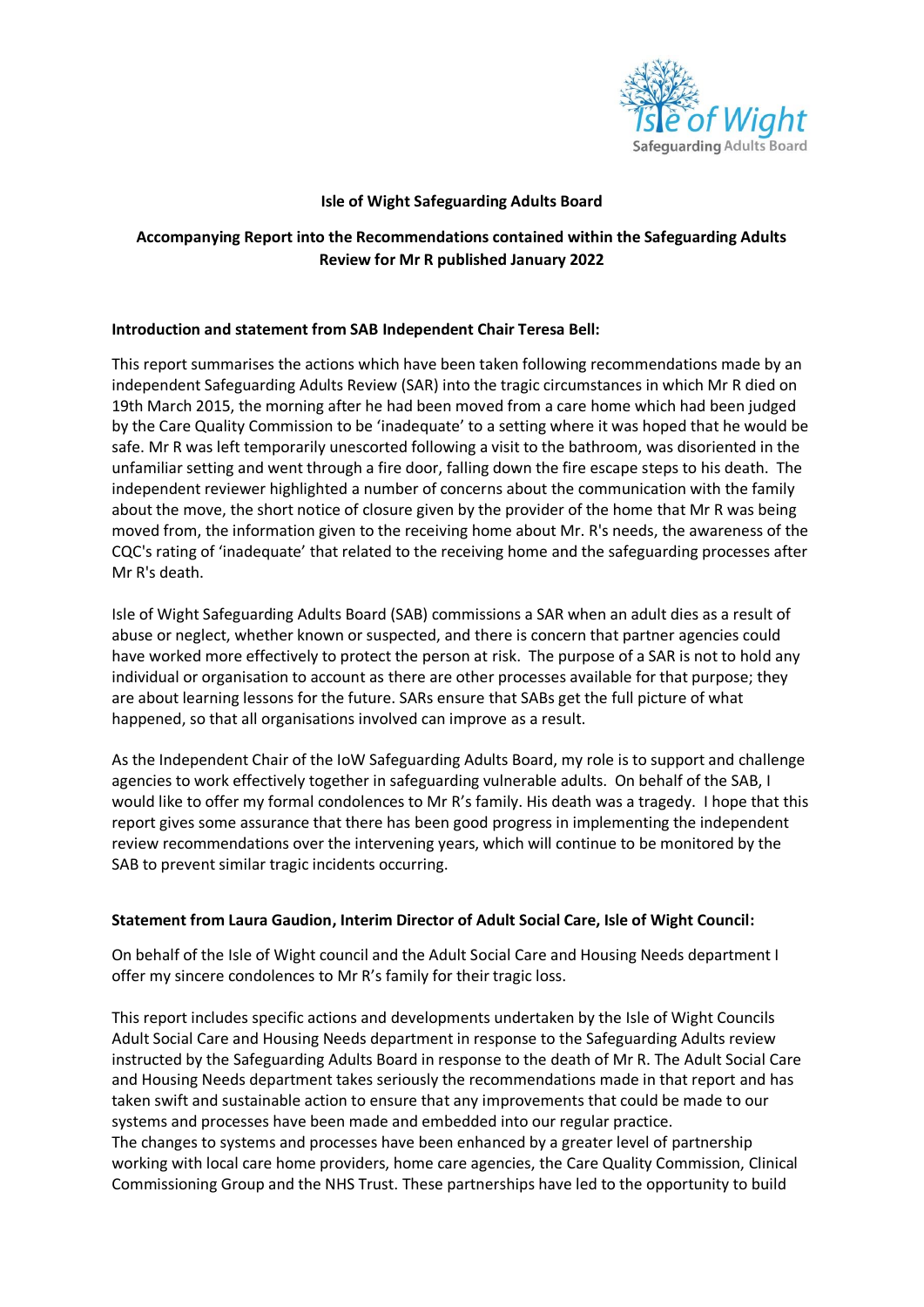

trusted relationships which allow for both high challenge and high support ensuring that we strive to do the very best for local people in all circumstances. These relationships are built on strong foundations of robust and appropriate challenge.

Through the implementation of comprehensive quality assurance processes, clear frameworks requiring action where there are failings and management oversight, I am able to provide assurance that the recommendations from the Safeguarding Adults review have been implemented and continue to be monitored.

## **Recommendations from the Mr R Review:**

1. The Safeguarding Adults Board ensures that the actions in place and proposed for safeguarding systems from the range of audit and review activity already undertaken are co-ordinated and as far as possible consolidated into a single process that is well managed, with clear accountability for the actions to an agreed timescale.

- In 2018, a Quality Assurance Framework was developed as a method of continual quality assurance of care providers. The aim was to move away from reliance on results from CQC inspections, which could be scheduled several years apart, and instead provide a system to identify issues early on with support then provided to raise standards and improve quality. The Quality Assurance Framework was set up by Adult Social Care and Clinical Commissioning Group (CCG) as a joint initiative with local care providers and stakeholders such as Fire & Rescue, Healthwatch and Environmental Health. The Framework uses a number of key sources of information to evidence the provision of quality services in a care home. Key stakeholders can provide professional assessments and ratings, for example fire safety, food hygiene, professional visits, visitors by experience etc. Care home providers and home care agencies can also provide information on a regular basis. The information provided in the Quality Assurance Framework then gives an overall quality rating for each service which is timely and enables a risk- based approach to quality assurance and improvement. Quality assurance and service improvement is monitored through the councils commissioning team and is specific to each care home or home care agency. This promotes and enables continuous improvement of the quality of care and support services.
- The commissioning team make weekly calls to providers to provide support and to enable escalation and open discussion in relation to any concerns relating to safeguarding or quality of service delivery. This has been welcomes by local care home and home care providers.
- At the time of the Safeguarding Adult Review, both the home closure and the safeguarding concerns were dealt with within the same internal process. The issues were addressed within the same meeting by one service manager. Since the Safeguarding Adults review, we have introduced a clear Home Closure Protocol and these processes are now dealt with separately by two different service managers who then work together to ensure any crossover is addressed.
- The focus for the Council's Quality Assurance Team is working with care providers to raise quality standards, which reduces the need for home closures and significantly improved the quality of care received.
- The introduction of the Quality Assurance Framework and the home closure protocol ahs enabled the council to consolidate activity relating to the provision of care and support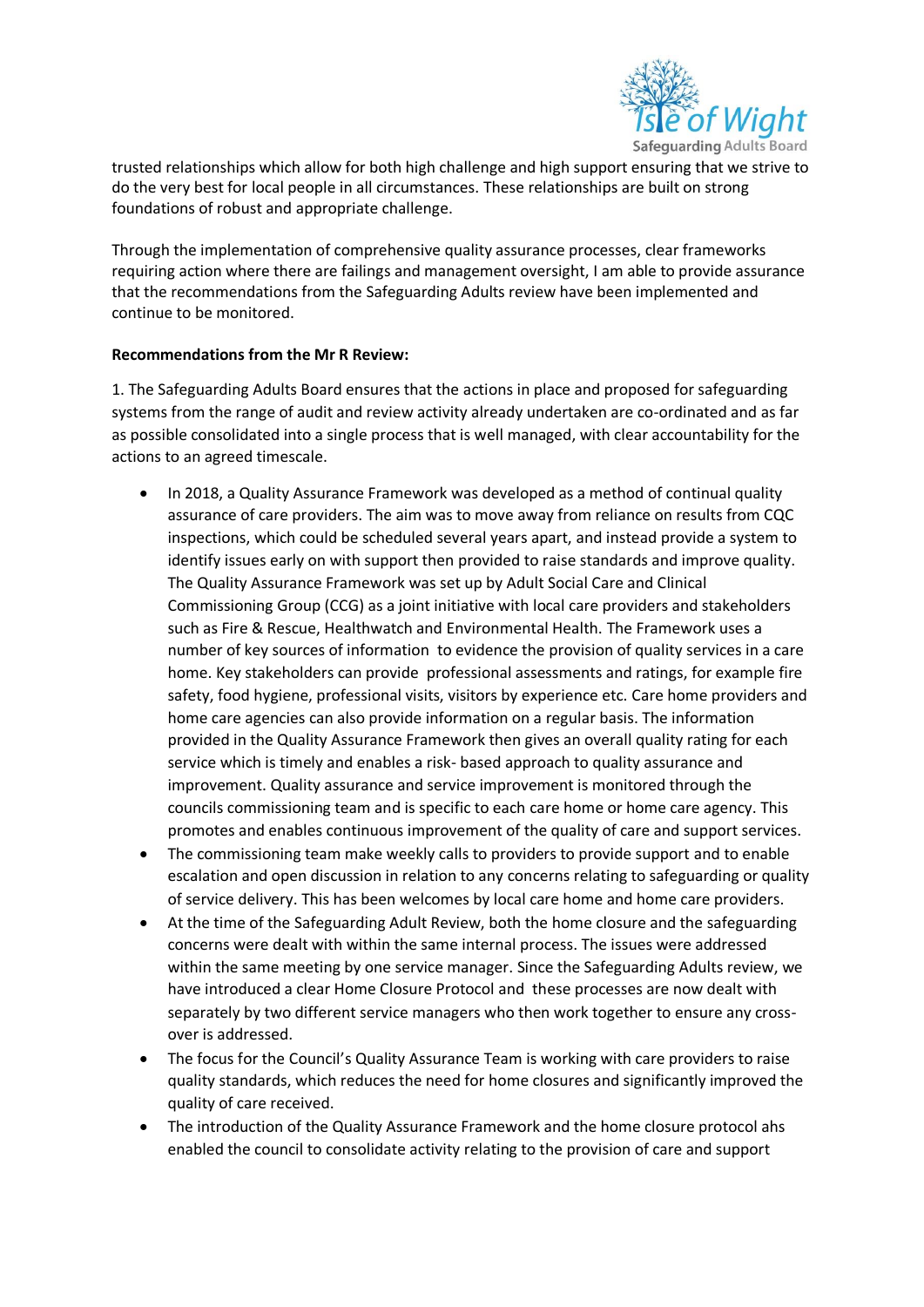

services where there are safeguarding concerns or quality issues in to one robust and effective process with clear accountability and management/escalation to provide support.

2. The findings from this review that focus on safeguarding issues are linked into that co-ordinated plan

- The Adult Social Care and Housing Needs department have reviewed all existing policies and processes; A new Home closure protocol has been implemented to ensure that home closures do not impact on the safeguarding activity in a home. Home closures are supported by the social care professionals in the Locality Teams ensuring that the appropriate care act reviews are undertaken. In addition this ensures that robust support plans are put in place to ensure all individuals involved in the process are supported, there is regular oversight and quality assurance incorporated in the process which is managed through a formal action plan and checklist.
- The Adult safeguarding team have implemented clear and robust decision support guidance for triage of all adult safeguarding referrals following the Making Safeguarding Personal (MSP) principles. This has been implemented across all safeguarding forms and records and ensures that safeguarding meetings are about individuals and their personal outcomes, preventing any oversight or confusion between organisational safeguarding and commissioning activity.
- The Adult Social Care and Housing Needs department commissioned an independent review of the Adult Safeguarding Team which lead to the restructure of safeguarding processes, including additional administrative support and a move to the specific role of the Consultant Practitioner and Chairperson becoming a full time post. This has enabled the prime focus of that role to be on making safeguarding personal, chairing safeguarding meetings and quality assurance of meeting documents. The introduction of new administrative processes together with the implementation of routine and robust quality assurance audits and data scrutiny ensure high standard of practice are in place and maintained.
- The Adult Safeguarding Team have developed and implemented a local multi agency approach to safeguarding activity providing multiagency oversight and accountability through close relationships and information sharing with colleagues in the Police, the Clinical Commissioning Group and the Isle of Wight NHS Trust.
- The Adult Social Care and Housing Needs department have developed and implemented the Quality Management System for all social work practice which includes monthly audits of safeguarding records, oversight of supervision recording and meetings, including decision making, actions completed and records of safeguarding meetings.
- New guidance and processes are in place for safeguarding and include new safeguarding training, new pathways relating to medication errors and falls, robust triage of incoming contacts and refreshed decision-making guidance which since being introduced has been reviewed and updated has been updated twice

3. The local authority and IoW CCG, notwithstanding progress already made, ensure that their quality assurance and care governance functions are well-established, and their role understood by all parties. This needs to include:

3.1 clarity between the CQC and local authority and CCG about how their roles and responsibilities interact to respond in a timely manner to provider deterioration or failure;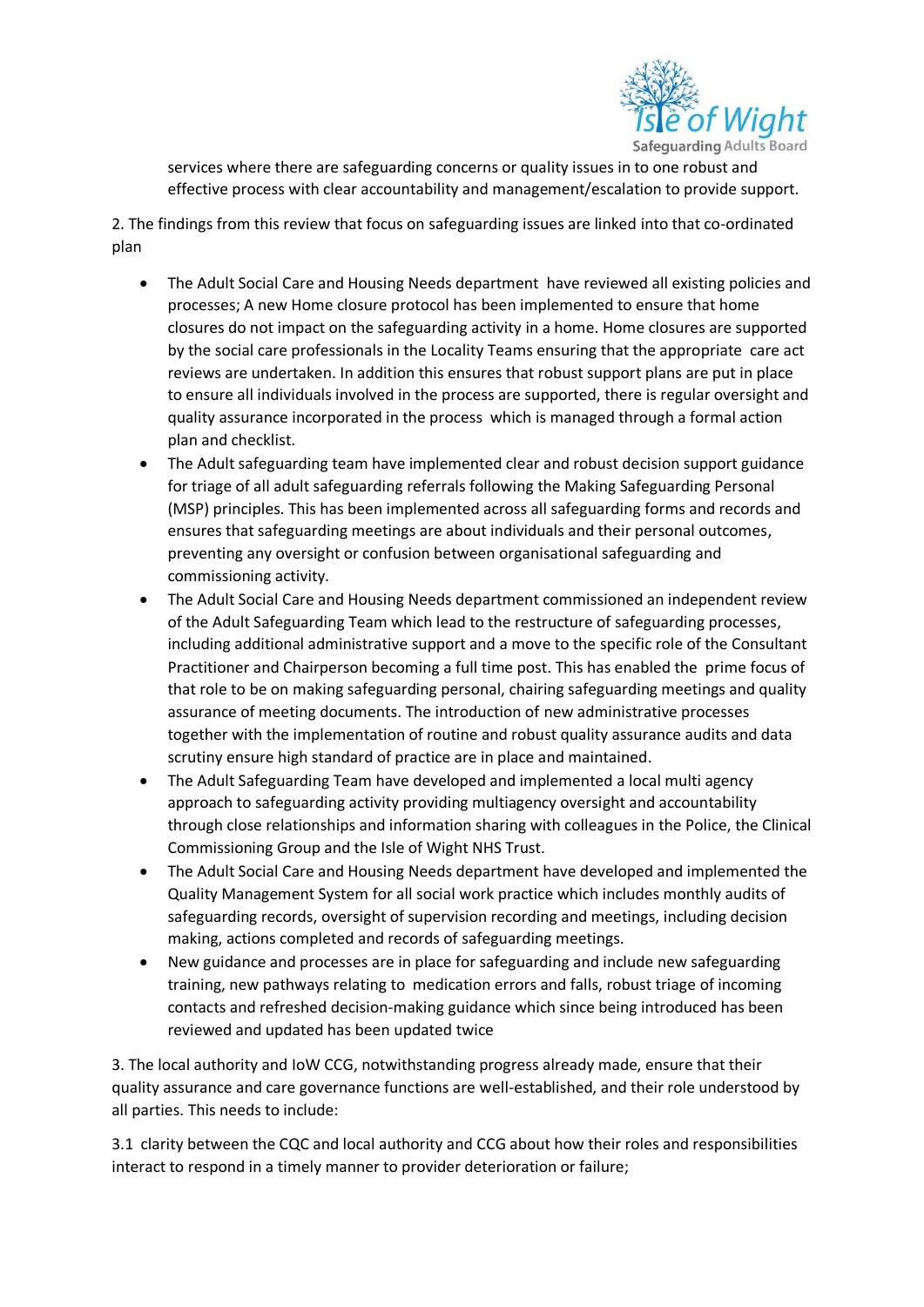

- The Adult Social Care and Housing Needs department has a new protocol in place setting out the process around home closures. This has been utilised recently, and has worked well in practice. The protocol has also been recognised regionally as an example of good practice by.
- The Adult Social Care and Housing Needs department and the CCG quality teams are in place and work in an integrated way meeting regularly to monitor quality with oversight from the Quality Committee.
- The Director of Adult Social Services meets regular with the Care Quality Commissions Inspection Manager to share intelligence and discussed challenges across the care home and home care sector.
- The Adult Social Care and Housing Needs department is a member of the Integrated Care Partnership Quality Sub-Group which is also attended by representatives of the Isle fo Wight NHS Trust, CCG, CQC, Healthwatch, Primary Care, The Isle of Wight Care Partnership and other key system partners. This provides the opportunity to ensure that there is clarity over the roles of each organisation and who is responsible for doing what where there are concerns relating to the quality of care.

3.2 that standard contractual arrangements state clearly what standards are expected of care providers and what action will be taken where those standards are not met;

- The Adult Social Care and Housing Needs department has put I place a clear policy to ensure they do not place within homes with an 'inadequate' CQC rating. For those homes which 'require improvement', assurance is sought that the home is actively working to improve their rating and a dynamic risk assessment is undertaken by both the social work professional and the service's registered manager to ensure that the care provider is able to meet the needs of the individual for whom care and support is required.
- Contracts clearly state that providers must adhere to all regulatory standards set out by the CQC. Contracts are underpinned by individuals' care plans. Compliance is monitored by the councils quality assurance team, and breaches of contract are dealt with through the Adult Social Care and Housing Needs departments' contract compliance process.
- The Quality Assurance Framework has an escalation process within to report concerns to the Adult Social Care and Housing Needs departments' strategic commissioning team. This enables support to be offered to a provider who may be struggling to improve, or action plans to be monitored more closely, which may also require increased frequency of visits by the quality assurance team to gain additional assurance that quality in the service is improving.

3.3 consider including in individual service user contracts an explanation of the contractual position and care governance arrangements that are in place, which can assist discussions when commissioners need to take action in response to deterioration or failure;

Rather than each individual having an individual contract, there is an overarching contract which is underpinned by an individual's care plan. There are a number of ways in which issues of quality can be raised, both by the person who is receiving care and support and their families, and by professionals entering a home.

• All care providers have information about how to make a complaint clearly displayed within homes.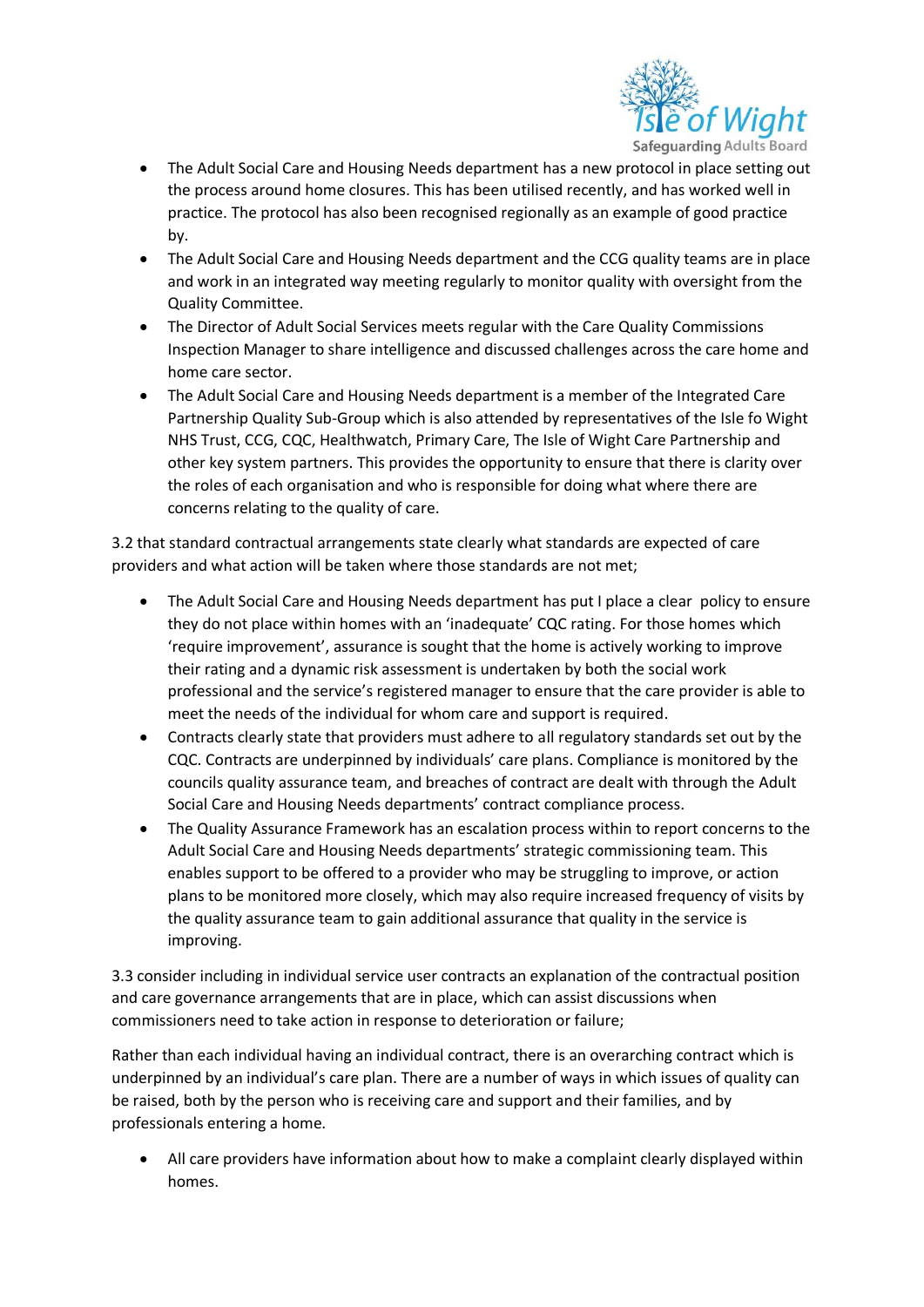

- Healthwatch IW are commissioned by the Adult Social Care and Housing Needs department to carry out quality visits to homes as a 'critical friend'. Healthwatch IW also place cards within homes to allow a mechanism for service users and their families to report concerns about standards of care to them.
- A visiting professionals tool has been developed, which is available on the Safeguarding Adults Board website and is used by professionals regularly entering a care home. This form acts as a prompt to initiate a conversation with a registered manager if there are concerns around quality, and is also a mechanism to share these concerns with the Quality Assurance Team. This forms one of the domains on the Quality Assurance Framework and informs the overall quality rating of the service.

3.4 clarity that inadequate standards of care require investigation, even when they fall short of the safeguarding threshold, followed by agreed action to mitigate shortcomings and clear information to any relevant parties about the standing of the care provider while improvements are made;

- Robust contract compliance process in place to support homes identified through the Quality Assurance framework / Quality Assurance visits as having a low rating to achieve continuous improvement improve by creating individual action plans and reporting to the commissioners on their implementation.
- The Quality Assurance Framework is used to identify issues before they reach the safeguarding threshold, and work is undertaken with homes to raise standards.
- Information is regularly shared between the Adult Safeguarding Team and the Quality Assurance Team regarding providers.

4. This will be assisted by the IoW local authority ensuring that information available to service users and their families about safe, good quality care:

4.1 is easily available in a range of formats and signposted from all appropriate locations:

- The Adult Social Care and Housing Needs department now ensure that people who need care and support and their families are sign posted to the CQC website where information about the quality of care and support at the Care home is provided. The CQC are the regulator of Care Homes and provide a robust overview of their findings which is accessible to all. This information is provided to help people with their decision making
- The Adult Social Care and Housing Needs department have put in place a new Information Sharing Policy. It is a requirement that information is shared with care hoe and home care providers to enable them to make an informed decision about whether they can safely meet the needs of the individual the information shared included (but is not limited to) the most recent care act assessment and/or review, the referral received outlining the care and support required, information relating to any other services that are known to be working with the person and any risk assessments which have already been undertaken. Where a person is moving from one care home to another the Adult Social Care and Housing Needs department also seek to ensure that the original care providers records are fully available to the new care provider and to facilitate a discussion between registered manager to support the transfer of care.

4.2 supports their decision-making with clear information about the quality they are entitled to expect and how to assess whether places they are considering meet these standards: